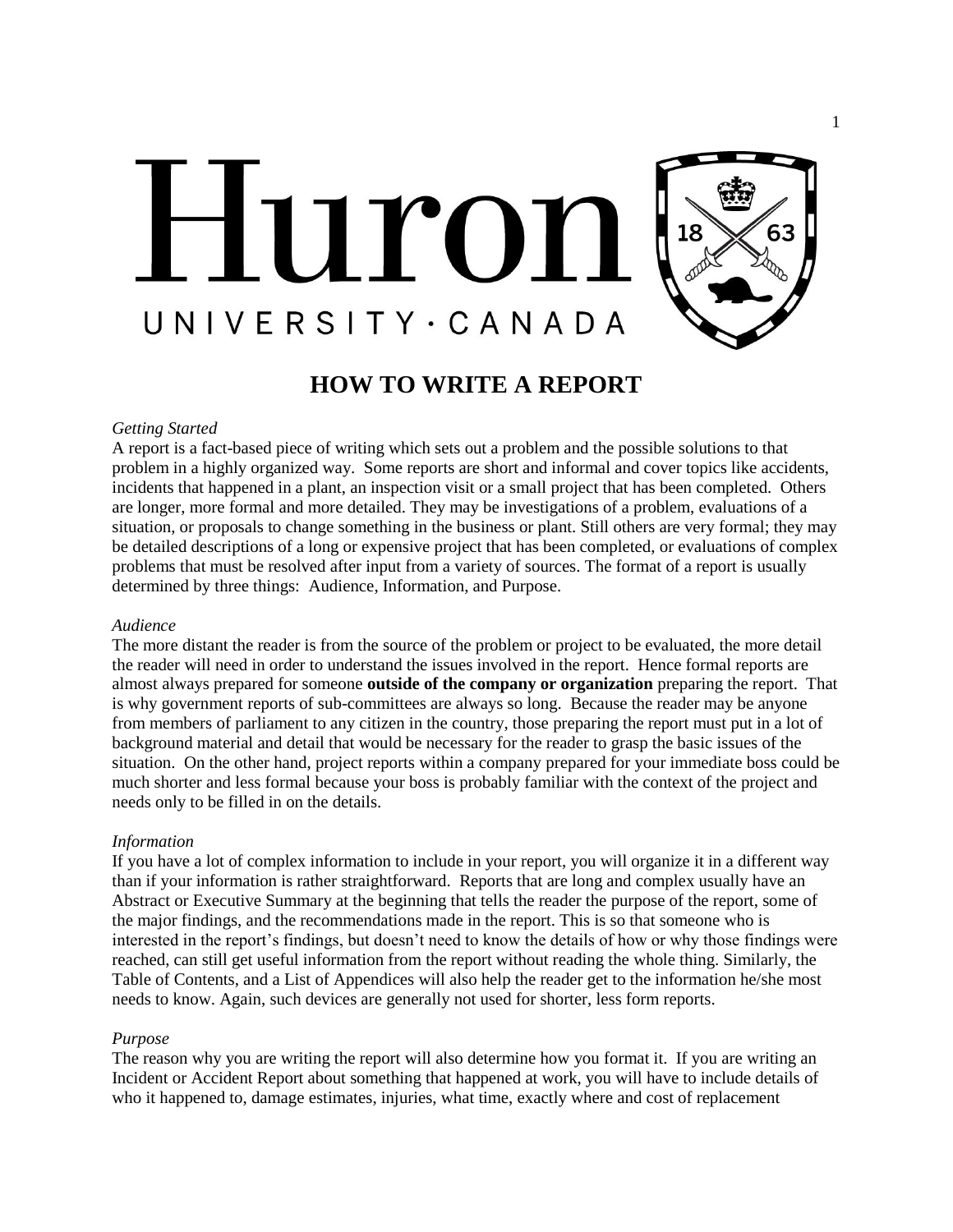workers. You must remember that some of those details will be crucial for filing insurance claims. If you are writing a Proposal, you must include reasons why this proposal should be accepted. Remember to be as specific as possible: It is a far stronger argument to say that a new process will save the company \$20,000 a year, than to say simply: "It will save you money". Similarly, an Evaluation Report should include definitions of the criteria you used in doing the evaluation, and reasons why you chose those criteria (i.e. how those criteria fit the needs of your company).

# *ORGANIZING YOUR REPORT*

Most reports have some or all of the following parts:

Title Page Abstract/ Executive Summary Table of Contents **Introduction** Discussion Charts/ Tables Conclusions & Recommendations Appendices

Most companies and organizations have their own particular format for reports, so it is always a good idea to check with the person you are submitting the report to before you finalize your format.

#### *Abstract/Executive Summary*

This is two to three paragraphs long, and will tell the reader the purpose of the report, the method of investigation, how the discussion is organized, the major conclusions drawn and the recommendations presented in the body of the report. It should be organized in such a way that someone who picks up the report to browse through it will know immediately if it is something he or she might wish to read more carefully. Don't forget to tell the reader what the major recommendations are: the Executive Summary is not a mystery novel!

#### *The Table of Content*

This should list all the major divisions in the report, as well as the headings and sub-headings within each major division, in the order in which they appear in the text. It should also list the page references for those major divisions, headings and subheadings. See the example:

| $\mathcal{D}$ |
|---------------|
| 3             |
|               |
| 6             |
|               |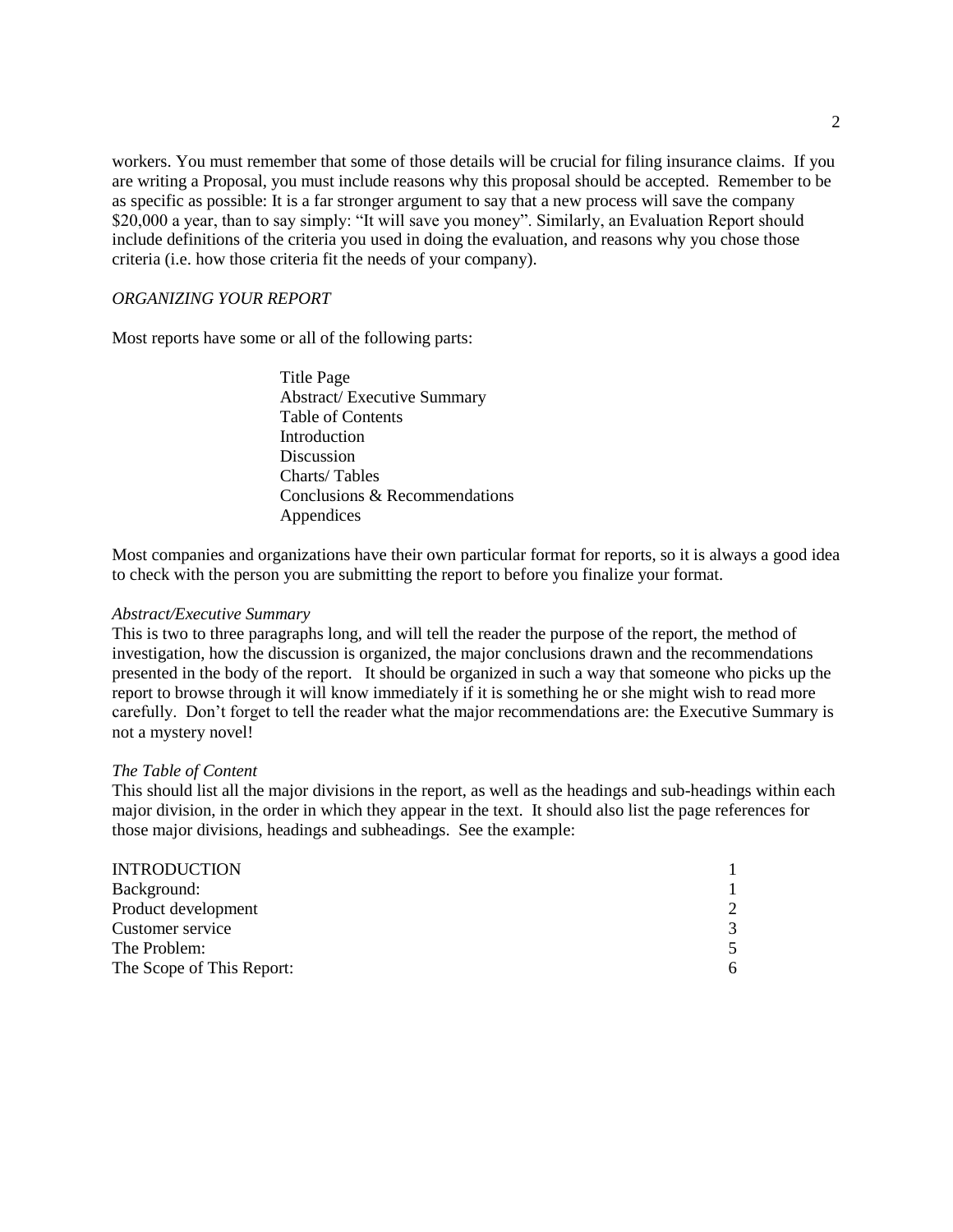The major section is labeled "Introduction". Within that section, are the headings "Background" "The Problem" "The Scope of this Report". Under the heading "Background" you have the sub-headings "Product development" and "Customer relations".

The Table of Contents will also list the Appendices used in the report. These are not numbered like the rest of the report, but each document is labeled "A"/ "B"/ "C" etc. Some appendix documents have more than one page, so each page within the document would be labeled A1/A2/ A3 etc.

# **WRITING EACH SECTION OF THE REPORT**

# *The Introduction*

This is the reader's first glance at the problem to be tackled in the report, context or background of that problem, and the scope and limitations of the report. The introduction "sets the stage" for the rest of the report, and leads the reader into the Discussion or Body of the report. The introduction usually contains the background to the problem, the problem to be discussed in the report, and finally, the scope and the limitations of the data. Usually time, manpower, and financial considerations are discussed as limitations of the report.

# *The Discussion*

In this section the reader is given details about the method of research used and the information gathered through that method. This is usually the longest and most complex part of the report, as it contains all of the data which will lead to the conclusions and recommendations of the report. It is essential, therefore that this section be well organized.

If data has been gathered over time (as in a series of experiments), the data can be organized *chronologically*. If the data *compares* two or more types of material, products or processes, then a parallel construction must be used in which the same characteristics and criteria are applied to each of the elements to be compared. If the *causes and effects* of an event are to be analyzed, then causes and effects should be discussed separately and clearly labeled. Similarly, if the report contains *an analysis of a process* that needs modification, the process itself should be clearly explained, and then alternate methods of modification, each with its own merits and weaknesses, should be discussed.

After all the relevant data has been presented to the reader, there usually follows some discussion of possible solutions to the problem presented in the introduction to the report. It is always a good idea to present at least two or three alternative solutions to the problem, and a discussion of the merits and weaknesses of each. This shows that your final recommendation is based on a reasoned response to alternative courses of action.

# *The Conclusions*

This section is often used as a summary of the Discussion, which reminds the reader of the main findings from the research, and the main merits and weaknesses of the possible solutions. It paves the way for the recommendations.

#### *The Recommendations*

This section clearly states which alternative solution you (and your team of researchers) prefer and gives the reader the reasons for your choice. Here you can make reference again to the scope and limitations of your report, and to specifics about your company's situation that make your choice the best.